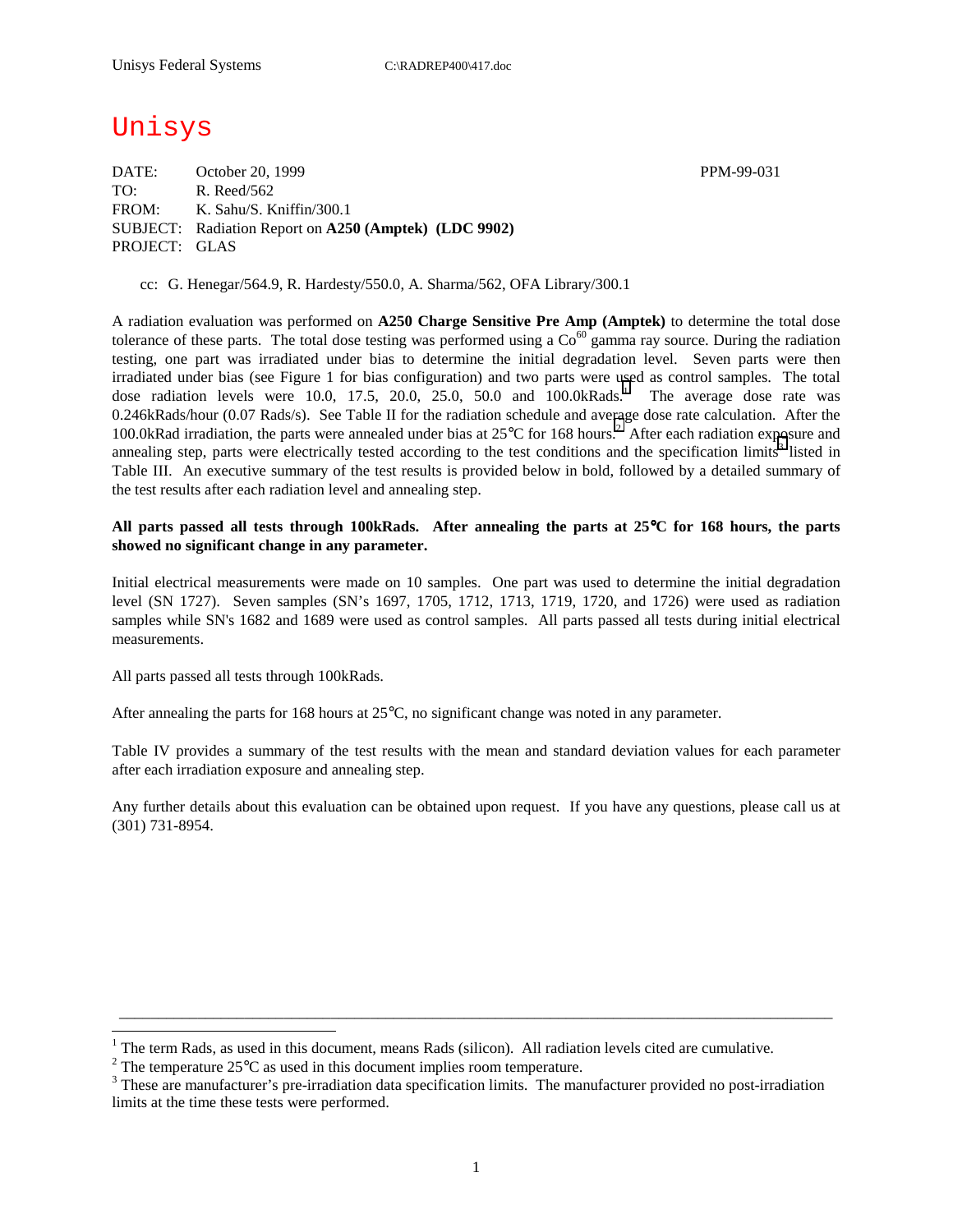#### ADVISORY ON THE USE OF THIS DOCUMENT

The information contained in this document has been developed solely for the purpose of providing general guidance to employees of the Goddard Space Flight Center (GSFC). This document may be distributed outside GSFC only as a courtesy to other government agencies and contractors. Any distribution of this document, or application or use of the information contained herein, is expressly conditional upon, and is subject to, the following understandings and limitations:

(a) The information was developed for general guidance only and is subject to change at any time;

(b) The information was developed under unique GSFC laboratory conditions which may differ substantially from outside conditions;

(c) GSFC does not warrant the accuracy of the information when applied or used under other than unique GSFC laboratory conditions;

(d) The information should not be construed as a representation of product performance by either GSFC or the manufacturer;

(e) Neither the United States government nor any person acting on behalf of the United States government assumes any liability resulting from the application or use of the information.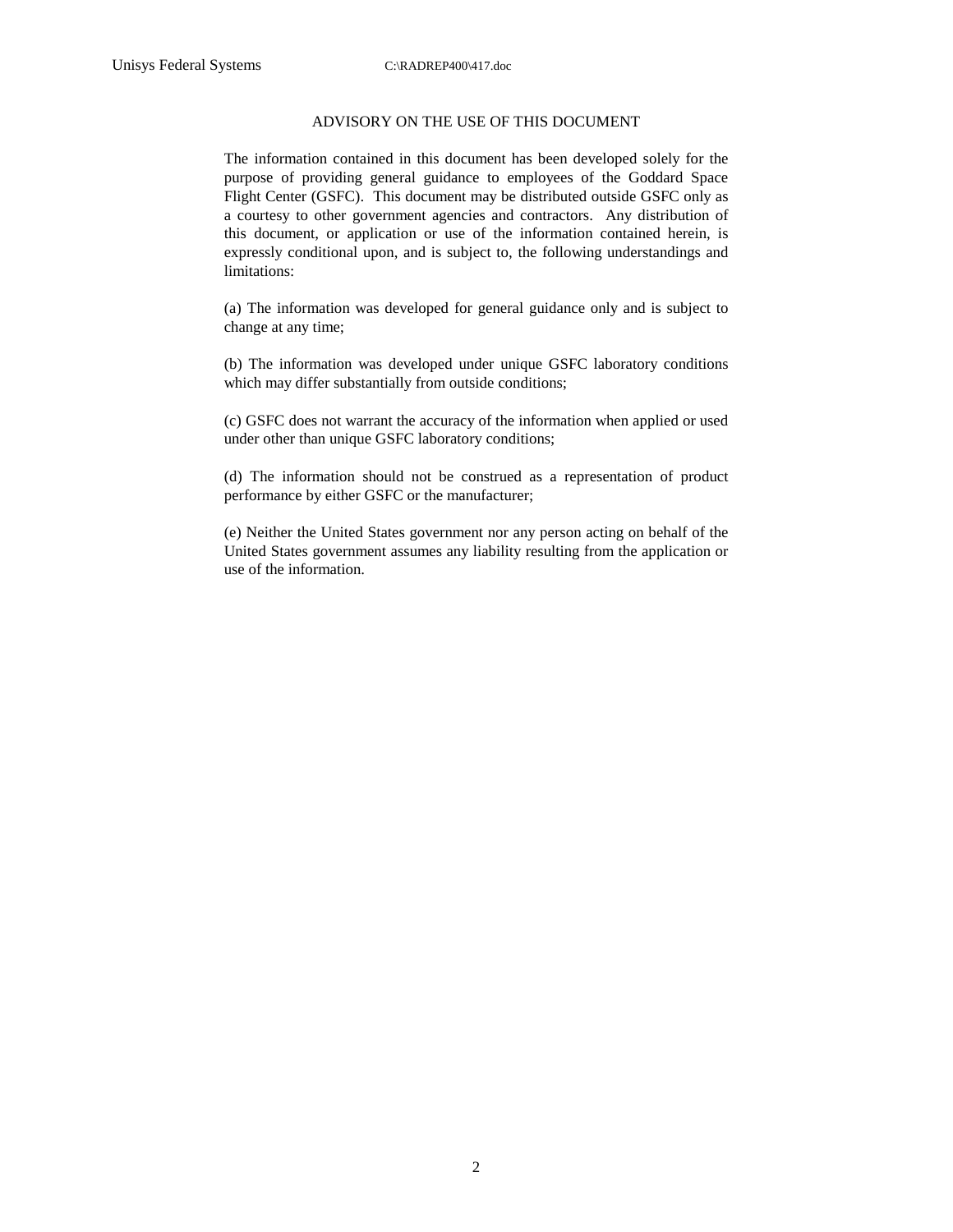#### Figure 1. Radiation Bias Circuit for A250



#### Notes:

- 1.  $V_{IN} = +7.5V \pm 0.25V$
- 2.  $+V = +6.5V \pm 0.25V$ .
- 3.  $-V = -6.5V \pm 0.25V$ .
- 4.  $R_1 = 1k\Omega \pm 5\%, \frac{1}{2}W$ .
- 5.  $R_2 = 390\Omega \pm 5\%, \frac{1}{2}W$ .
- 6.  $R_3 = 2k\Omega \pm 5\%, \frac{1}{2}W$ .



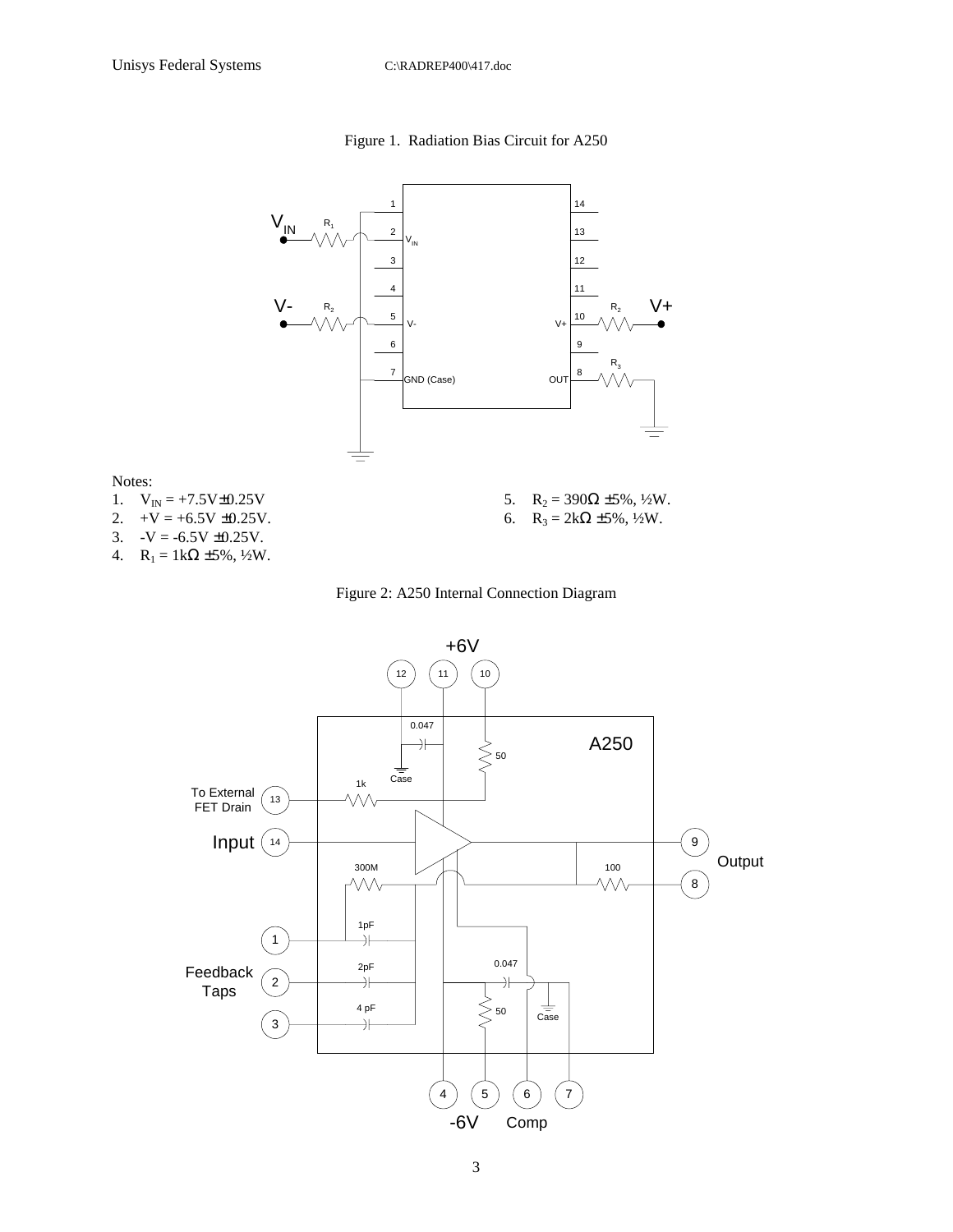| Generic Part Number:                         | A250                                     |
|----------------------------------------------|------------------------------------------|
| <b>GLAS Part Number</b>                      | A250                                     |
| <b>GLAS TID Requirement</b>                  | $25kRads (RDM = 5)$                      |
| Charge Number:                               | M90432                                   |
| Manufacturer:                                | Amptek                                   |
| Lot Date Code (LDC):                         | 9902                                     |
| <b>Quantity Tested:</b>                      | 10                                       |
| Serial Numbers of Control Samples:           | 1682, 1689                               |
| Serial Number of Initial Degradation Sample: | 1727                                     |
| Serial Numbers of Radiation Samples:         | 1697, 1705, 1712, 1713, 1719, 1720, 1726 |
| Part Function:                               | Charge Sensitive Pre Amp                 |
| Part Technology:                             | Hybrid                                   |
| Package Style:                               | 14 Pin Hybrid DIP                        |
| Test Equipment:                              | <b>Bench Setup</b>                       |
| Test Engineer:                               | S. Norris                                |

• The manufacturer for this part guaranteed no radiation tolerance/hardness.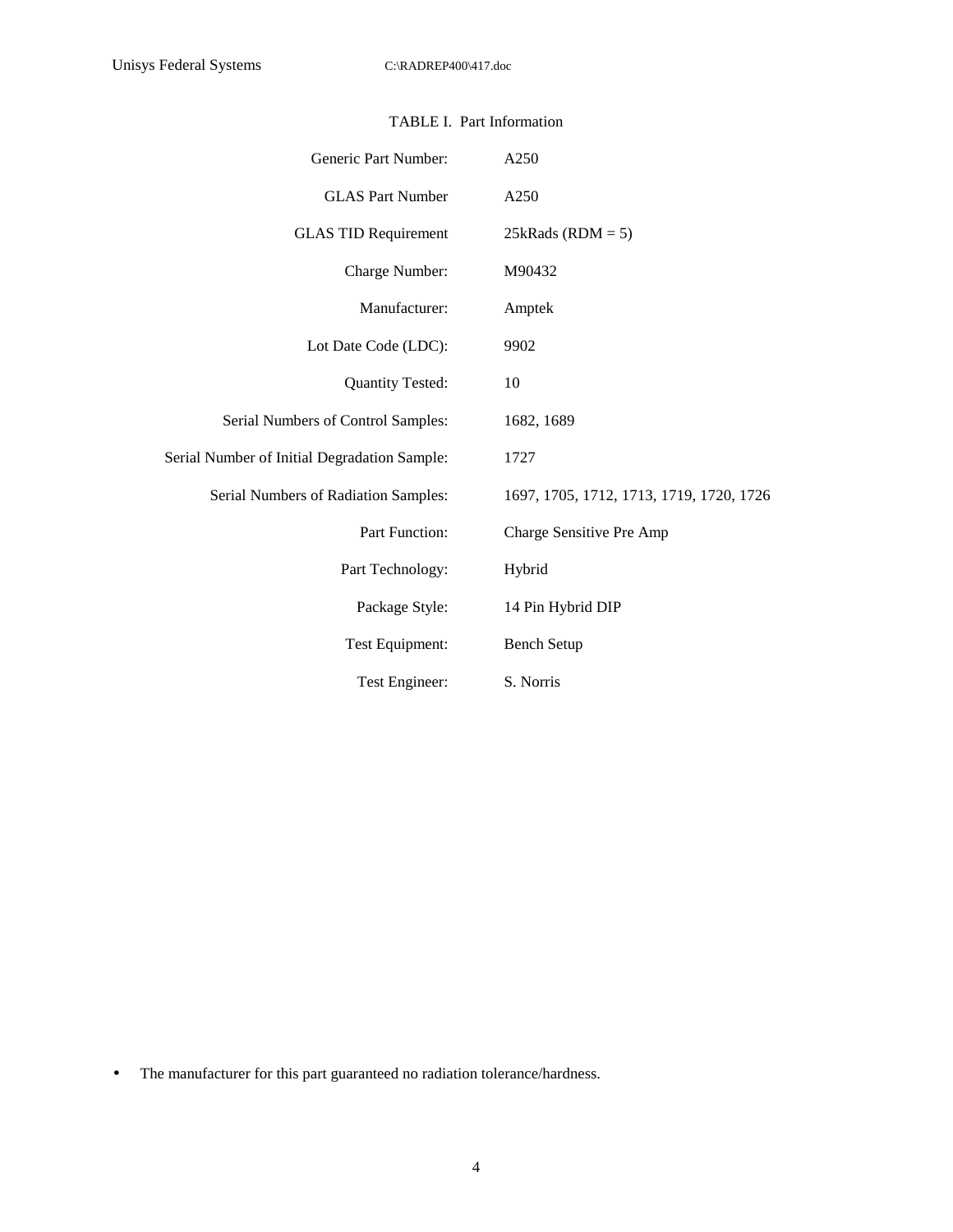| TABLE II. Radiation Schedule for A250                                                                           |  |
|-----------------------------------------------------------------------------------------------------------------|--|
|                                                                                                                 |  |
|                                                                                                                 |  |
| <b>One Part Test Runs</b>                                                                                       |  |
|                                                                                                                 |  |
|                                                                                                                 |  |
|                                                                                                                 |  |
| All Remaining Part                                                                                              |  |
|                                                                                                                 |  |
| $6) 17.5 KRAD IRRADIATION (0.177 KRADS/HOUR)\n   09/27/99\nPOST-17.5 KRAD ELECTRICAL MEASUREMENT \n   09/29/99$ |  |
|                                                                                                                 |  |
| $8) 50.0 KRAD IRRADIATION (0.225 KRADS/HOUR)\n   10/01/99\nPOST-50.0 KRAD ELECTRICAL MEASUREMENT \n   10/06/99$ |  |
|                                                                                                                 |  |
|                                                                                                                 |  |
| Average Dose Rate = 100,000 RADS/407 HOURS=245.7 RADS/HOUR=0.07RADS/SEC                                         |  |

PARTS WERE IRRADIATED AND ANNEALED UNDER BIAS, SEE FIGURE 1.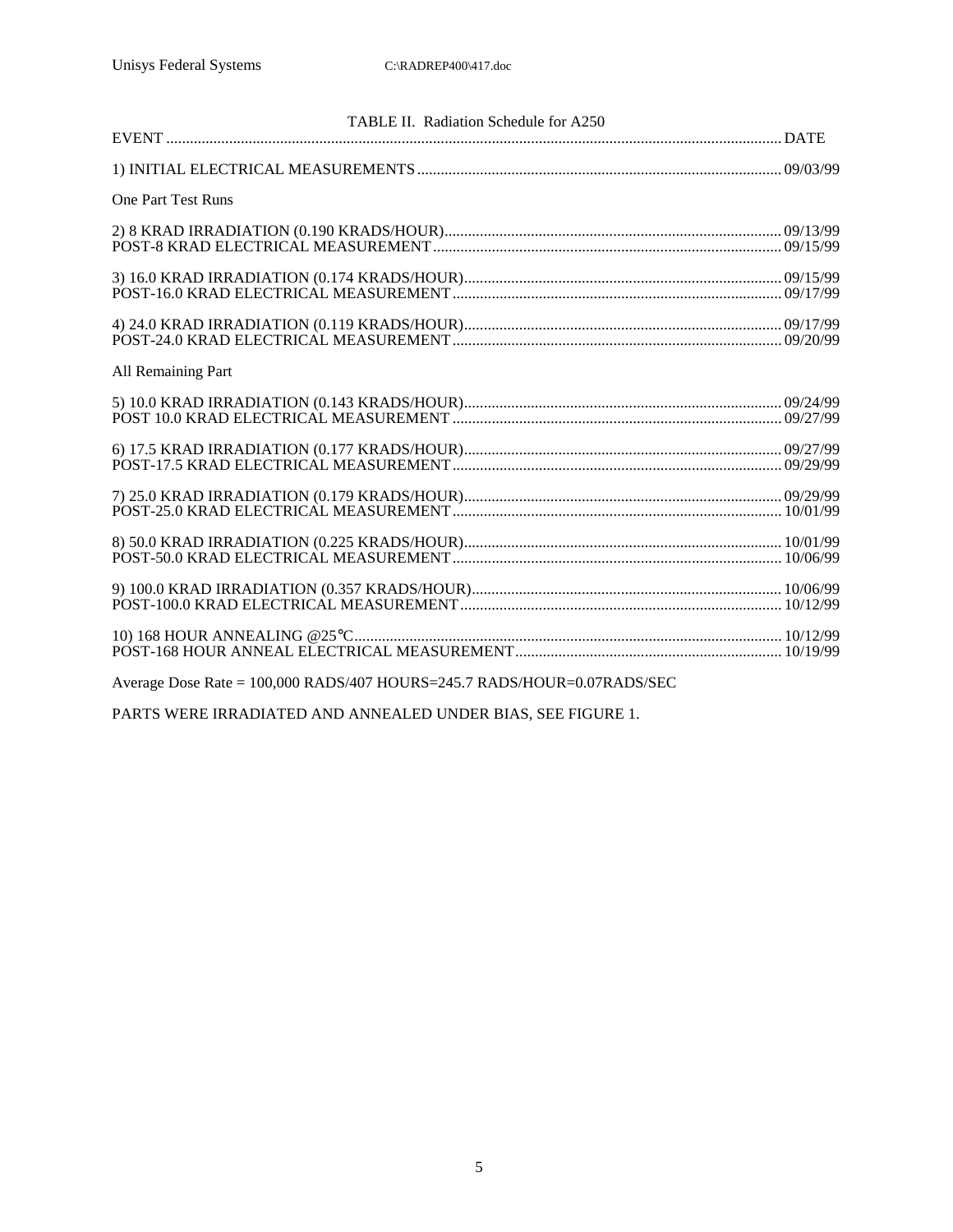| <b>Test</b>  |                  |               |         | <b>Spec. Limit</b> |                                                        |
|--------------|------------------|---------------|---------|--------------------|--------------------------------------------------------|
| #            | <b>Parameter</b> | <b>Units</b>  | min     | max                | <b>Test Conditions (2)</b>                             |
| 1            | $Is+$            | mA            | 3.35    | 3.95               |                                                        |
| $\mathbf{2}$ | Is-              | mA            | $-1.05$ | $-1.35$            |                                                        |
| 3            | <b>ODC</b>       | V             | $-1.3$  | $-1.9$             | $C = 1pf, f = 100kHz$                                  |
| 4            | <b>ACL1</b>      | $\mathbf{dB}$ | 35      | 39                 | Input = $200$ mV p-p @ $100$ kHz, C = 1pf              |
| 5            | PCL              | v             | 2.7     |                    | $f = 1MHz$                                             |
| 6            | <b>NCL</b>       | v             |         | $-4.2$             | $f = 1MHz$                                             |
| 7            | <b>PSR</b>       | ns            |         | 9                  | $ 0V \text{ to } -1.5V, 100 \text{ns pulse} $          |
| 8            | <b>NSR</b>       | ns            |         | 55                 | $ 0V \text{ to } +400 \text{mV}, 100 \text{ns pulse} $ |

## Table III. Electrical Characteristics A250 (1)

Notes:

(1) These are the manufacturer's non-irradiated data sheet specification limits. The manufacturer provided no postirradiation limits at the time the tests were performed.

(2)  $V_s = \pm 6V$  unless otherwise specified.